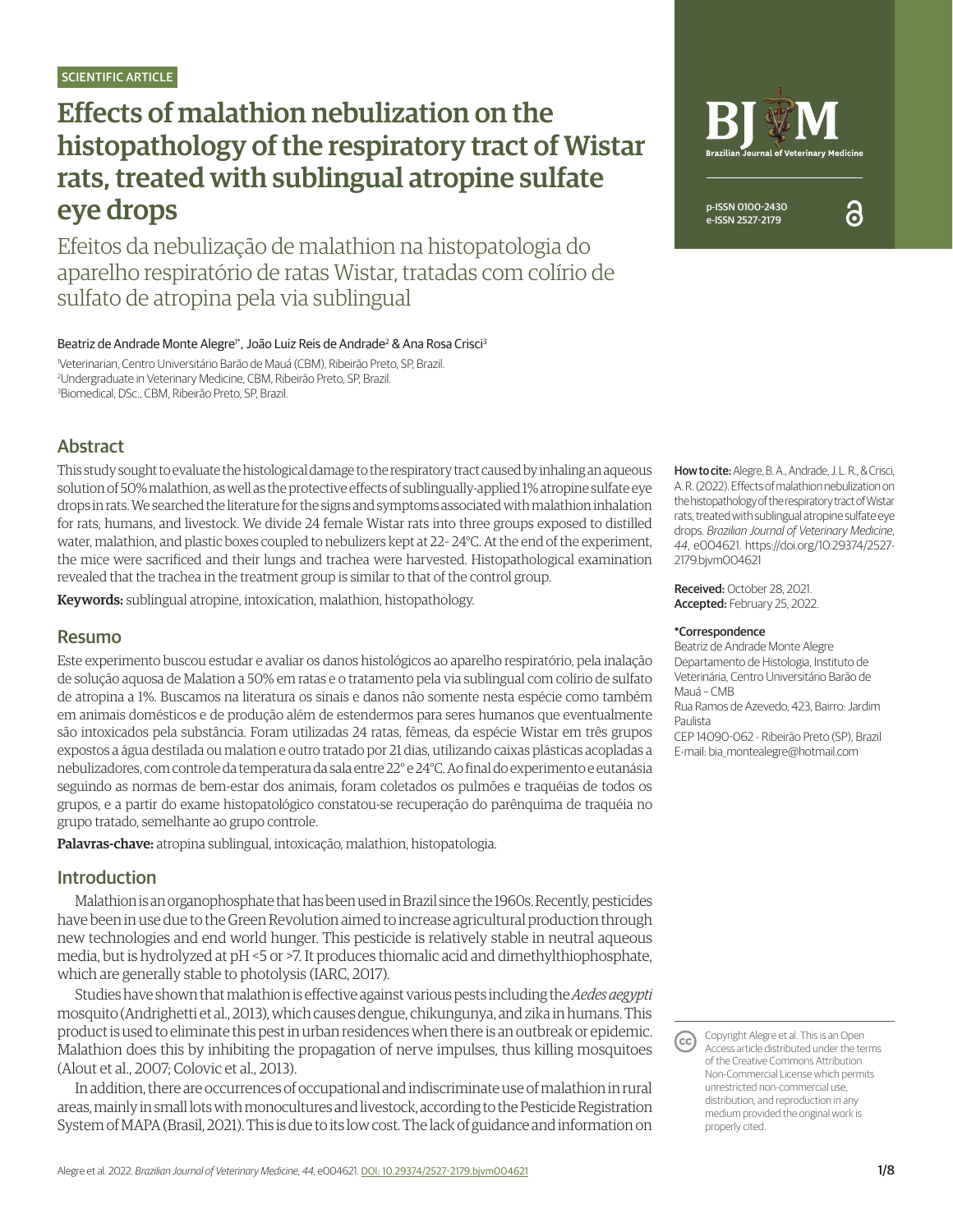the correct use of malathion and its consequences for the handler and the environment coupled with deficient monitoring lead to abuse, including criminal use as in intentional poisoning.

The median lethal dose of this product in mammals is 1,500 mg/kg, and it takes approximately a week for 75% of the product to disappear from the soil, according to data from the São Paulo State Environmental Company. According to the latest data from the National Toxic-Pharmacological Information System of 2017, there have been 748 cases of accidental and intentional poisoning of animals in the states of Santa Catarina and Rio Grande do Sul; among these, 64 cases involved pesticides for agricultural use. Through a literature search, it is possible to observe high toxicity in humans and animals.

Grecco et al. (2009) reported that malathion works by inhibiting the acetylcholinesterase, an enzyme which promotes the accumulation of acetylcholine in the synaptic clefts. Acetylcholine is, a fast-acting neurotransmitter that, has excitatory and inhibitory effects on the parasympathetic peripheral nerve endings, located throughout the body. The intensity of the signals varies depending on the route, dose, and duration of exposure to the product.

Thus, the present study sought to investigate the effects of malathionon the respiratory system, which have been rarely described in literature. The study also sought to evaluate its response to sublingual atropine, in the search for new therapeutic modalities available to the clinician, such as allopathic medicine, phytotherapy, and homeopathy.

# Material and methods

For this experiment, 24 female Wistar rats, approximately 6 weeks old, were used. They were divided into three groups with eight animals each: group 1 (Control),2 (Malathion), and 3 (Treated), following the scheme below: G1, Control: exposed to distilled water nebulization; G2, Malathion: exposed to nebulization with malathion at 50% based on the Technical Report of the State Department of Health (Goiás, 2014); G3, Treated, malathion and *Atropa belladonna*: exposed to nebulization with malathion at 50% and treated with sublingually-administered Allergan® eye drops (atropine sulfate 1%).

The concentration of the eye drops was determined through a pilot experiment in which we compared one drop of 0.5% and 1% eye drop (Figure 1) in two animals that would receive the treatment. Here, we observed mild mydriasis at higher concentrations. According to Neves et al. (2013), the dose of atropine recommended for laboratory animals is 0.05mg/kg. However, in this study, this dose was computed according to the mean weight of the animals in the treated group, which was 207g, and the concentration of the eye drops. We used three drops, which resulted in a volume of 0.15mL and a new dose of 0.007mg/g.



Figure 1. Atropine sulfate eye drops and chemical concentrations used in the pilot study.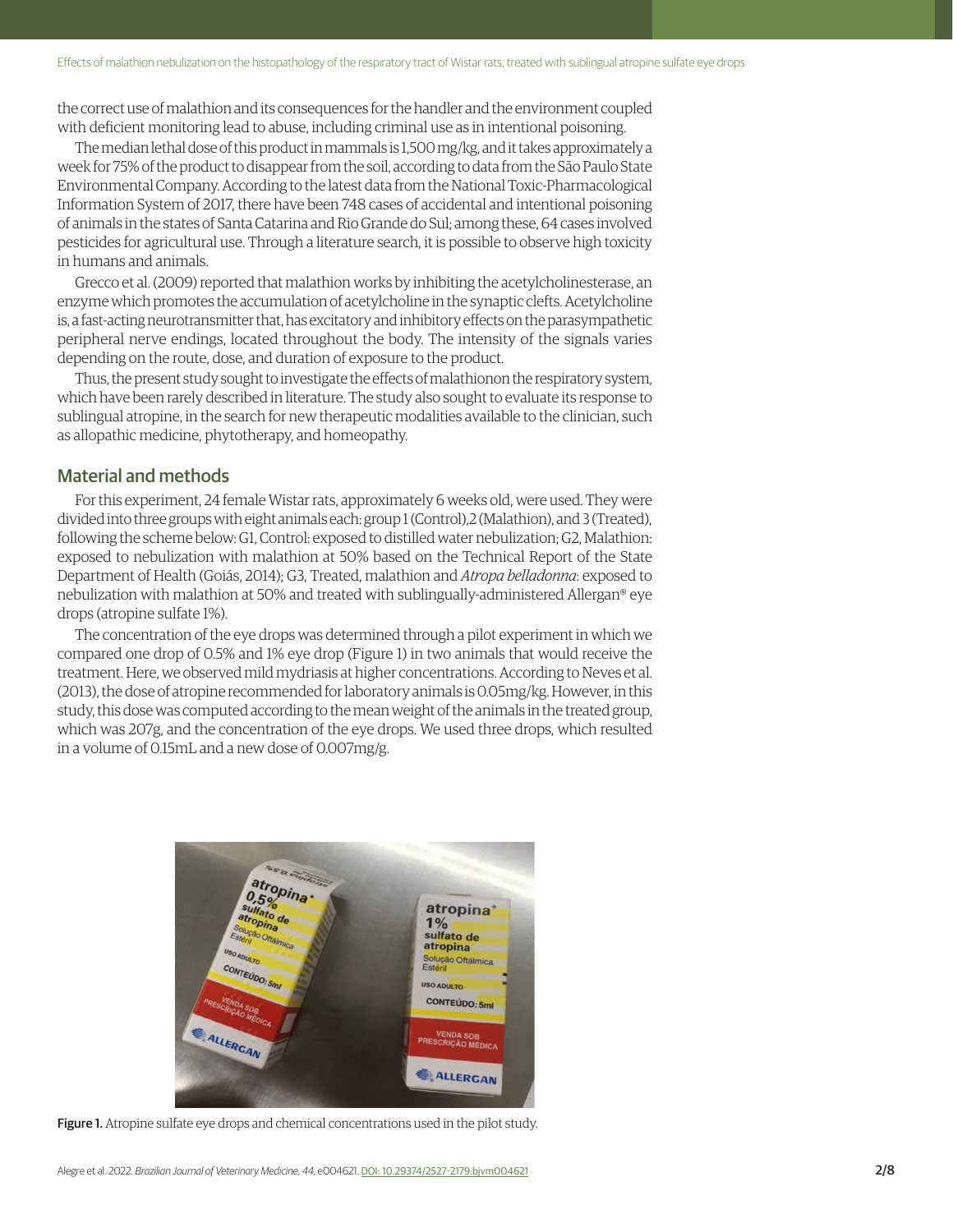A model of a human inhaler was used with some adaptations. This included a hose in the plastic boxes (Figure 2.A and 2.B) where the animals would be accommodated. Then, these were closed as tightly as possible. The temperature was controlled with an air conditioner (Figure 2C) because it is a volatile product (Escada, 2020). For 21 days, the animals received malathion as previously explained. During the experimental period, the animals were weighed to control their food and water consumption. This study was approved by the Ethics Committee on Animal Research and Experimentation under number 367/19, in accordance with the National Law 11.794 of October 8, 2008, Decree No. 6899 of July 15, 2009, and the National Council of Animal Experimentation.

After the experimental period, the animals were anesthetized with ketamine (100–200 mg/kg, intramuscular, IM) and xylazine (5–10 mg/kg, intraperitoneal, IP). Then, sodium thiopenthal at a dose of 120 mg/kg IP, which is three times the recommended dose to euthanize the rats (Neves et al., 2013). Afterwards, exploratory laparotomy and thoracotomy were performed to collect the lungs and trachea, for histopathological analysis. According to Paschoal and Moreira (2016), different parameters are defined for each organ because of the peculiarity of each organ. In the lungs, leukocyte infiltration, vascular congestion, and thickening of the interalveolar septa were assessed. A scoring system based on the presence and severity of the afore mentioned features was used to grade the lesions in the lungs. Five random regions of each tissue were observed under various magnifications (objectives ranging from 4x to 400x). Gradations were assigned for each type of lesion: 0, absent; 1, mild; 2, mild to moderate; 3, moderate; and 4, intense, according to their relevance. Calculations were made for these scores, and the data obtained were catalogued in an Excel table for statistical analysis, using the Kruskal-Wallis test and Dunn's post-test.



Figure 2. Nebulizer system developed by the students of Centro Universitário Barão de Mauá for animal experimentation. A: Adaptation of plastic boxes with inhalers identified with the group of animals to be placed; B: Accomodation of the animals; C: Climatization.

#### **Results**

The histopathological examination of the trachea in the control group (Figure 3A) revealed a normal parenchymal epithelium and underlying connective tissue. In the malathion group (Figure 3D), the trachea had an altered structure with accentuated loss of cilia. The treated group (Figure 3G), had a tracheal histopathology similar to the control group. Paschoal and Moreira (2016) reported that respiratory epithelium degeneration occurs due to inflammation. Inflammation due to inhalation of toxic gases may result in mucociliary transport disorders manifesting as the loss of ciliary structures lining the trachea.

Lung photomicrographs in the treated group (Figure 3H and 3I) showed that the pulmonary parenchyma is very similar to that of the control group. This is marked by the interalveolar (arrow) and alveolar spaces (asterisk). In intoxicated animals (Figure 3E), intense thickening of the alveolar septum was observed (empty arrow) due to vascular congestion (full arrow). The types of lesions found and the scores obtained from the histopathological analyses, graded from 0 to 4 according to absence or presence and their intensity for each animal, were calculated and represented in three statistical charts.

Regarding the presence of inflammatory infiltrates (Figure 4), there was a significant difference between the control and malathion groups (p < 0.0001). These differences were as follows: 22.5% mild infiltrate, 32.5% mild to moderate, 35% moderate, and 5% intense. There is also a significant difference between the malathion group and the treated group (p < 0.0001). Here, there is a higher percentage of absence of infiltrates 40%. However, the lesion patterns were similar between the control and treated groups (p >0.9999). This implies that the sublingual treatment may be effective, since it maintained the histological conformation of the organ.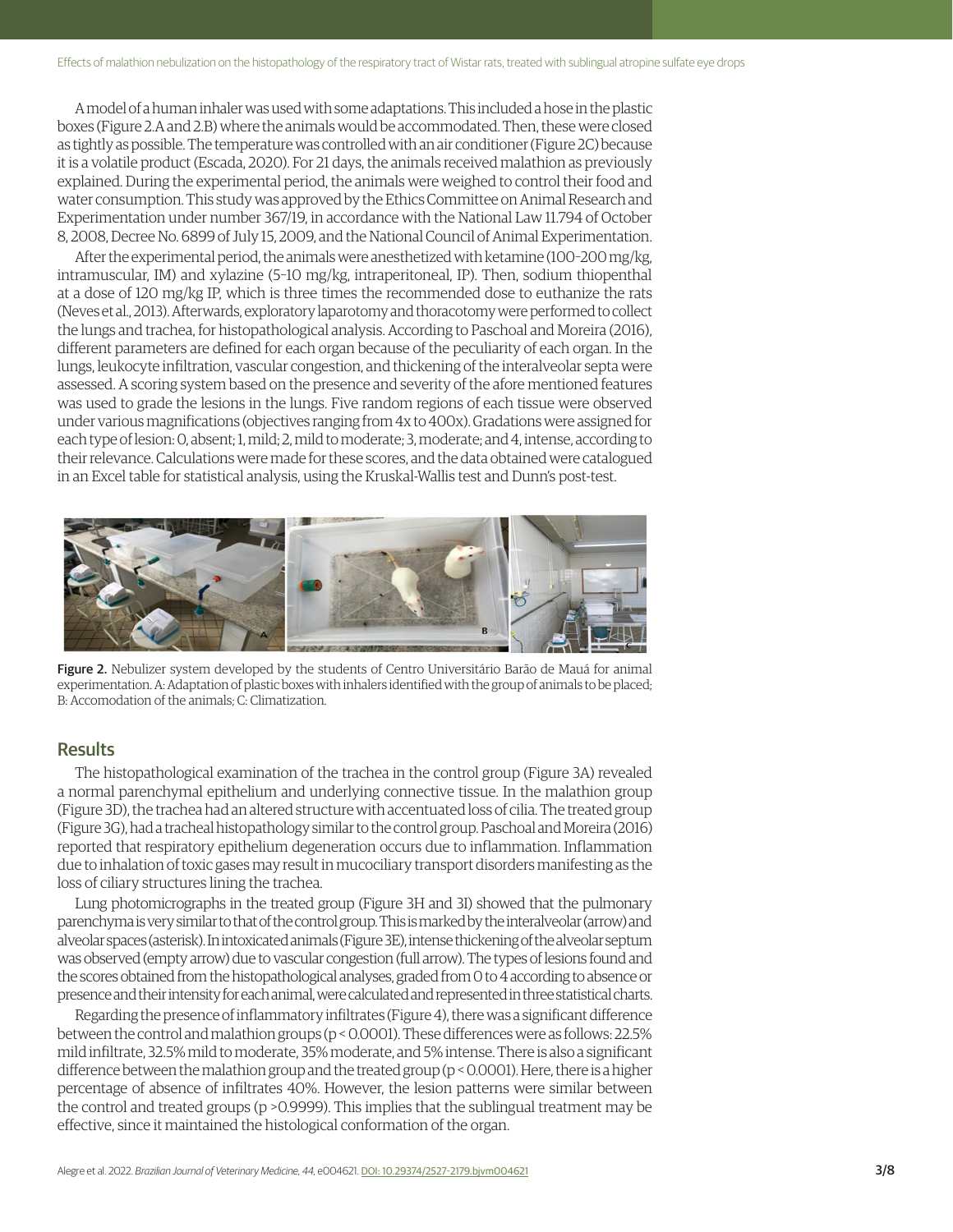

Figure 3. Photomicrographs of trachea and lungs sections. In A, B, and C Control group; In D, E, and F Malathion inhalation group; In G, H, and I Malathion inhalation and sublingual eye drops treatment group.





In Figure 5, which evaluates vascular congestion, there was a significant difference between the control, malathion, and treated groups (p < 0.0001). A moderate score of 32.5% was observed in the malathion group. On the other hand, 2.5% of animals that were treated had a moderate degree (score 3) of congestion. None of the animals had a severe degree of congestion, a finding comparable to the control group (p > 0.9999). For the interalveolar thickening (Figure 6), the intoxicated animals had the highest percentages in the different degrees of the histopathological findings: 25% mild, 27.5% mild to moderate, 32.5% moderate, and 5% severe. On the other hand, the treated rats did not present severe thickening compared to the malathion group (p < 0.0001), predominantly 40% absent and 47.5% mild.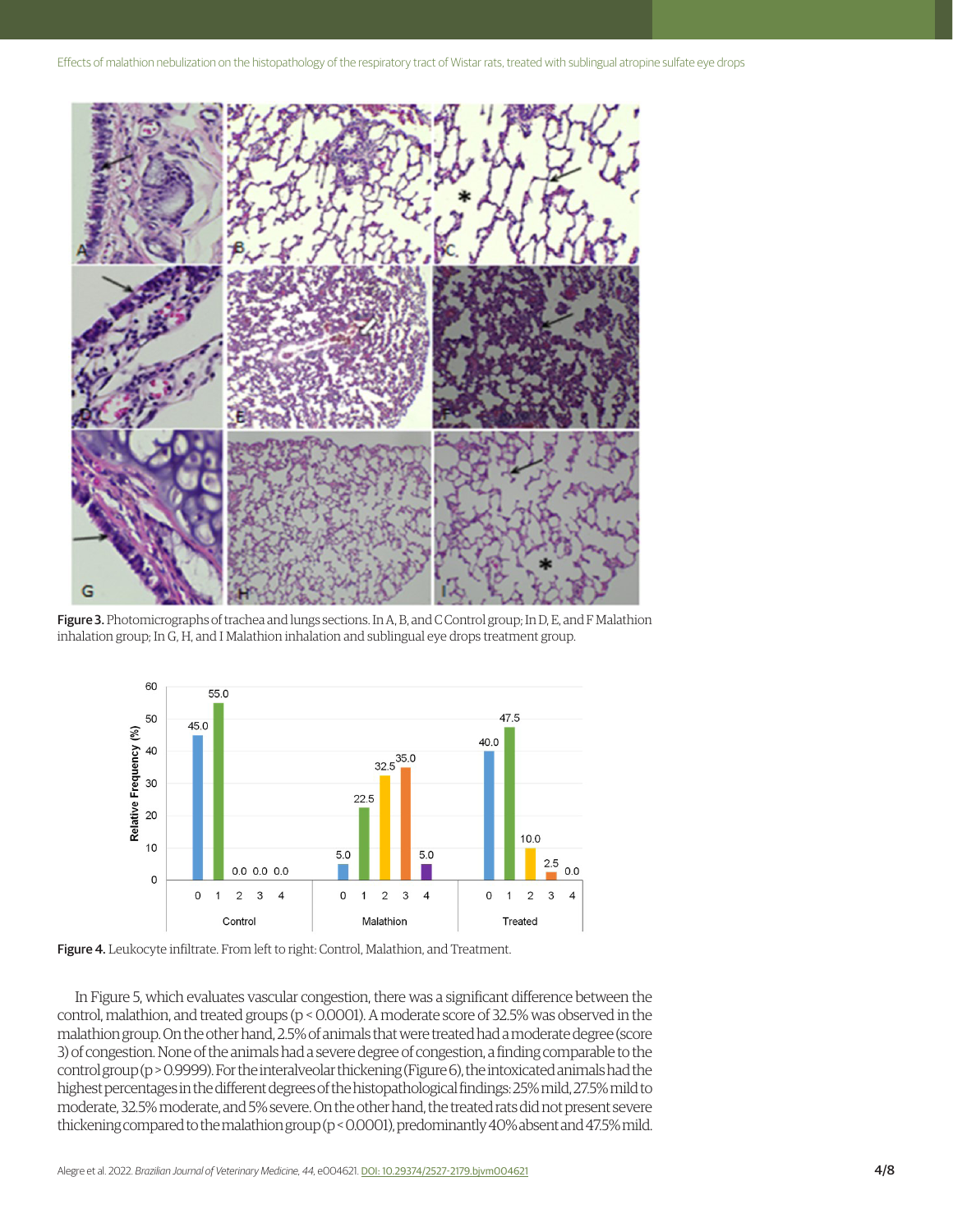

**Figure 5.** Vascular congestion



**Figure 6.** Interalveolar thickening.

In Figure 5, the malathion group presented a maximum congestion intensity of 7.5%, which did not occur in the other groups. However, the same group of animals that was intoxicated presented with 5% of interalveolar thickening, which was not observed in the treated group. This indicated that sublingual atropine eye drops were effective. There was no total suppression of milder lesions in the control group, due to the stress caused by the manipulation of the rats during the experiment, as well as the intrinsic behavior of their sex and age range.

# **Discussion**

Atropine, a competitive antagonist of central and peripheral muscarinic receptors, is the main treatment instituted in organophosphate intoxications. It competes for the mentioned receptors and prevents the accumulation of acetylcholine in synapses by displacing it from the site of action. It is an alkaloid with fast gastrointestinal absorption and is applied topically to mucous membranes. It has beneficial effects on the respiratory system by relaxing the bronchiolar tone, reducing secretions, antagonizing bradycardia, and decreasing gastrointestinal motility (Vital & Acco, 2017).

In a study by Rajpal et al. (2010), the use of a formulation with 2% atropine sulfate, double-distilled water, and 0.9% sodium chloride by the sublingual route was tested in humans as a therapeutic strategy insituations of terrorist confrontations. The results obtained from the plasma peak of atropine with the chosen route were higher than those obtained with the intramuscular administration route while, the peak occurred at 30 min in the latter, it occurred at 15 min in the former.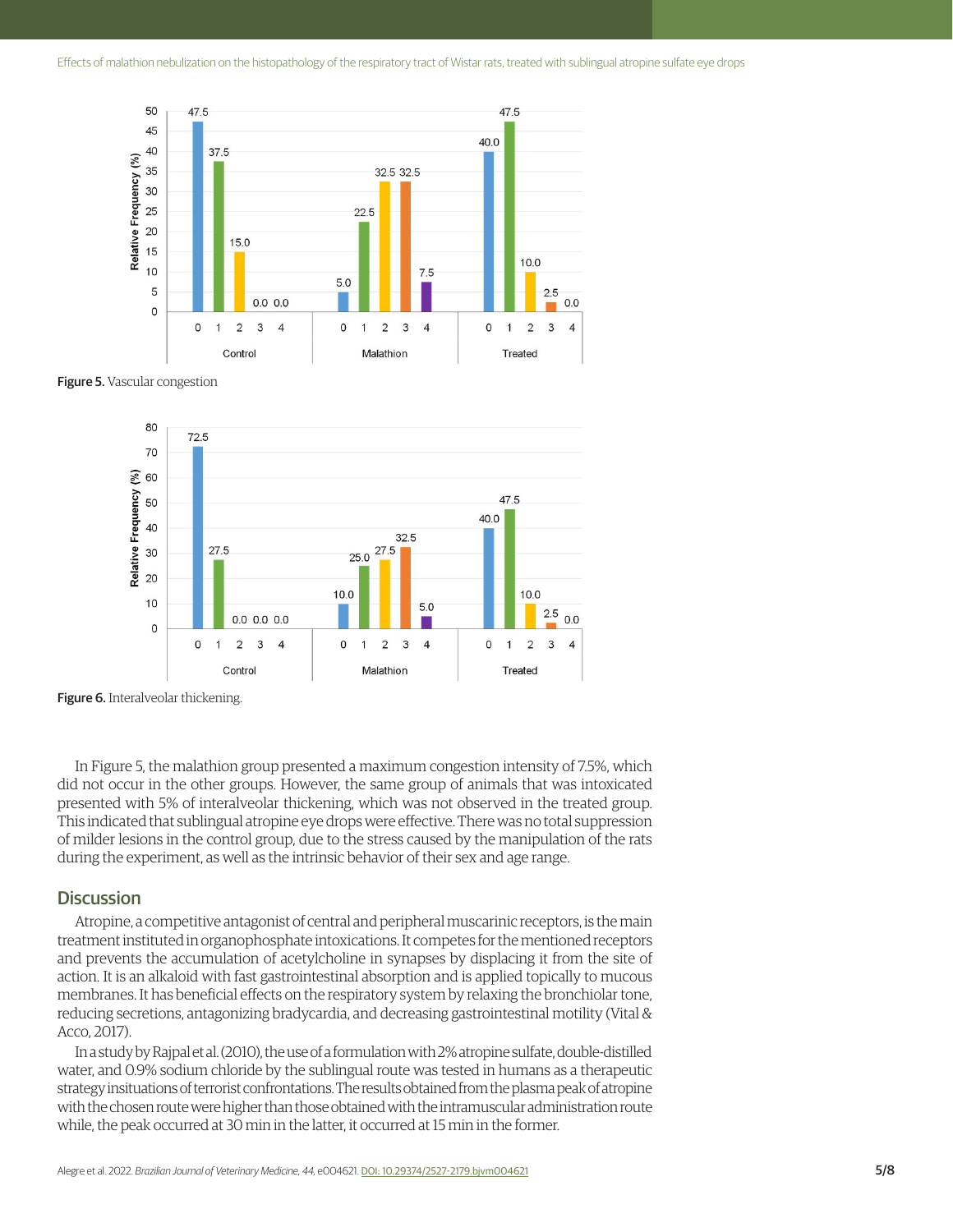Some studies have investigated possible reversal in guinea pigs, mice, rats, and rhesus monkeys through purified butyrylcholinesterase enzyme. This enzyme has an *in vivo* bioavailability of over 3 years and its administration in high doses does not appear to result in any pathological clinical signs (Saxena et al., 2006). The same enzyme was reported in a study by Mann et al. (2018) Who tested its efficacy in rodents, non-human primates, and minipigs poisoned percutaneously with toxic agents. Reversal of symptoms was more successful when the enzyme was administered before the onset of signs.

According to Raghavendran et al. (2008), acute lung injury and acute respiratory distress syndrome are caused by direct insults such as the inhalation of toxic substances, which promote lung inflammation with damage to the alveolar capillary membrane and directly influence systemic oxygenation. Pulmonary injury is divided into the acute exudative phase and the fibroproliferative phase, which occurs within 12 to 72 h after the initial pulmonary injury. In the initial phase, there was interstitial and alveolar edema with increased capillary permeability of the alveoli. After 3 to 7 days, alveolar damage extended with detachment of the basal lamina and formation of protein hyaline membrane, fibrin, and intra-alveolar cellular debris. At this stage, the coagulation cascade is activated, and cytokines, reactive oxygen species, and leukocytes are released.

Chronic insults to the lung parenchyma interrupt the production of surfactant substances, fibroblast migration, and a new collagen-rich architecture is deposited in the pulmonary interstitium, with consequent areas of fibrosis. The fibroblasts differentiate into myofibroblasts, and the alveoli are sealed as the tissue is reorganized, leading to pulmonary hypertension, which results in decreased blood flow and gas exchange (Raghavendran et al., 2008). The presence of vascular congestion and thickening of the interalveolar septum have also been described in dogs and cats in a study by Melo et al. (2002).

According to Vanova et al. (2018), the toxic effects of organophosphates, the cholinergic syndrome, varies in three ways: acute (within minutes to hours), intermediate or delayed (from 24 hours to 2 weeks), and chronic or late (after 2 weeks). The mechanisms responsible for the adverse effects are being studied. Although the present study is classified as a late cholinergic syndrome due to the duration of 21 days, the signs observed by some animals during intoxication were anxiety and restlessness, as reported by King and Aaron (2015). Other animals showed increased salivation and lacrimation of the eyes between 5 and 10 min after nebulization, hypotension, miosis, and muscle weakness. These data are related to the work of Melo et al. (2002), who describe other signs observed: vision disorders, bronchospasm, rhinorrhea, and dyspnea. In this study, observation of the abdominal breathing pattern revealed that some rats showed greater strength in the inspiratory phase of breathing, which characterized dyspnea.

Melo et al. (2002) reported that cats, in addition to being more sensitive to intoxication by organophosphates OF, developed delayed polyneuropathy syndrome in those who used flea collars impregnated with this substance. Delayed neuropathy progresses from 8 to 14 days after intoxication and occurs due to axonal destruction by the inhibition of esterases, which causes excessive calcium influx into the axons, preventing the transmission of nerve impulses (Caldas, 2000).

# **Conclusion**

Since malathion was implemented in Brazil in 2012, it has been used to control *A. aegypti* in endemic cases of dengue along with three other pesticides (lambdacialothrin, deltamethrin and transcyphenothrin) according to the Ministry of Health (Brasil, 2018). The importance of changing the protocols should be further emphasized to combat the mosquito due to its resistance from adaptation and selection, as shown by Braga and Valle (2007), which man himself promotes through frequent spraying.

This organophosphate remains the subject of numerous investigations to elucidate the exact mechanisms through which it causes intoxication and irreversible injuries. This becomes even more worrying because of the lack of an antidote capable of reversing the remaining damage. Despite this, our study complements and reinforces the viability of treatment with sublinguallyapplied atropine sulfate using the dose found in the literature, both for humans and for domestic and production animals that may eventually be intoxicated.

In addition to the harm of intoxication in animals and humans, according to Soccol et al. (1995), there is a second problem in the form of residues in the soil. Infiltration into the soil can cause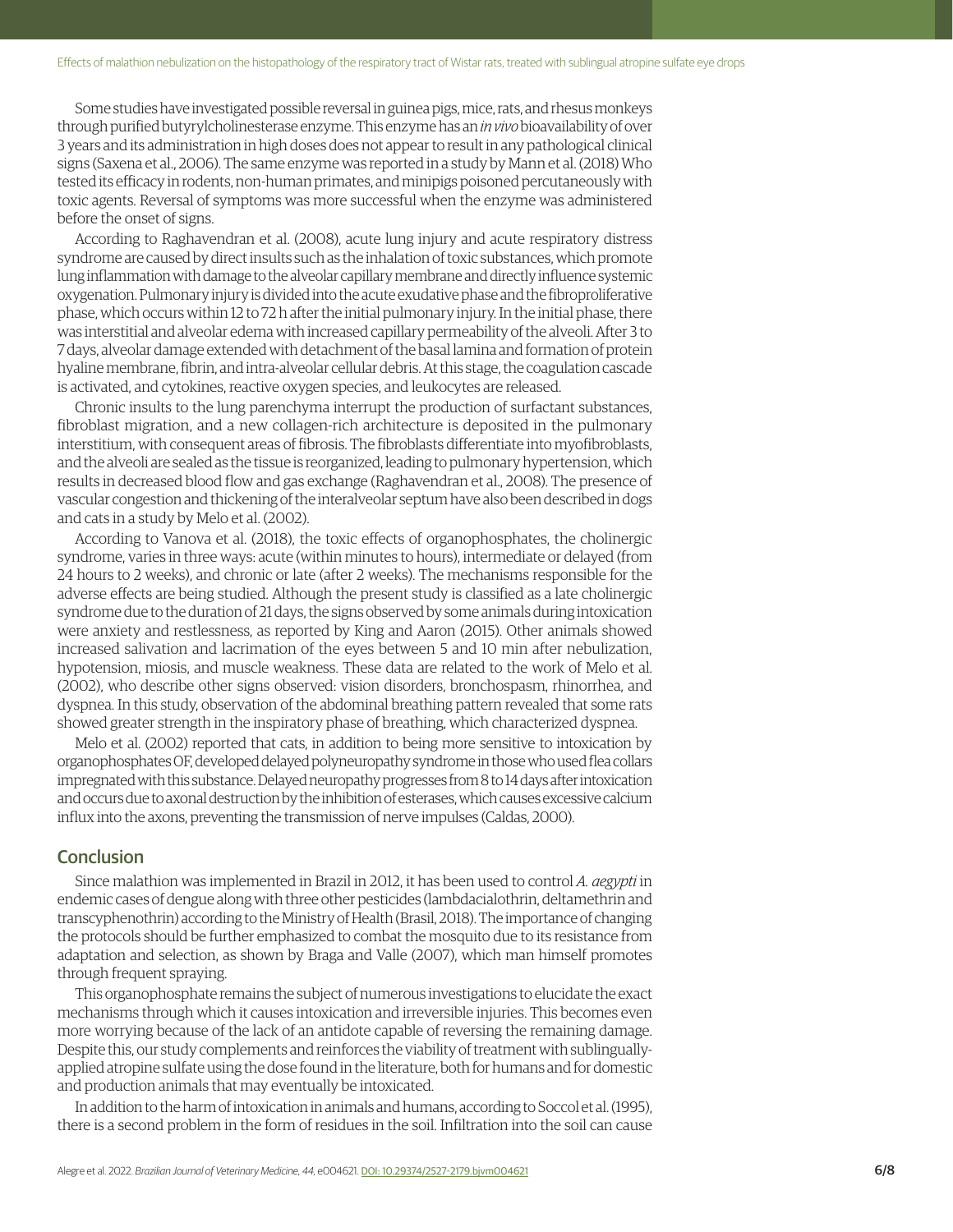leaching, with possible contamination of groundwater and food. Malathion may or may not be degraded by soil through volatilization or chemical reactions. In addition, spray particles may adhere to dust and cause air contamination, and wind and rain may extend the sprayed target zone.

Thus, malathion requires further studies to elucidate its possible consequences to other organ systems in humans and animal as well as its consequences to the environment. The search for easily accessible treatments and antidotes for cases of intoxication is necessary; other measures include therapeutic planning that aims to minimize the permanent damage at the muscle and neurological level, the development of new measures to combat the vector, the inspection of properties that still use this substance to safeguard inhabitants, and the adoption of educational measures to warn of the dangers and inform the population about the use of malathion.

# Acknowledgements

I'm grateful to Centro Universitário Barão de Mauá for this opportunity to share something new with my friends, veterinarians and teachers. Thank you to my mastermind Ms. Ana Rosa Crisci, to all personal growth. I'm so thankful to you, João Luiz, my love, for supporting me and help most even when we're so tired. I'd like to thank my pharmacology teacher Dr. Wilson Roberto Malfará for helping me with all doubts and always teach me.

# Ethics statement

The study has been approved at the Research Ethics Committee and Animal Experimentation (CEPan) of the Veterinary Institute of the Barão of Mauá University Center with protocol number 367/19.

# Financial support

None.

# Conflict of interests

BAMA, JLRA e ARC – No conflict of interest.

# Authors' contributions

AMA e ARC - Development of methodology; preparation and writing the initial draft. BAMA e JLRA - Application of statistical study data, Review and Editing manuscript. BAMA, JLRA e ARC - Writing, Review and Editing manuscript. BAMA e ARC- Acquisition of the financial support for the project leading to this publication.

# Availability of complementary results

The authors must identify where readers can access any complementary information available, such as in an online repository or from the authors on request. We suggest consulting [https://](https://wp.scielo.org/wp-content/uploads/Lista-de-Repositorios-Recomendados_pt.pdf) [wp.scielo.org/wp-content/uploads/Lista-de-Repositorios-Recomendados\\_pt.pdf](https://wp.scielo.org/wp-content/uploads/Lista-de-Repositorios-Recomendados_pt.pdf)

The work was carried out at Biotério do Centro Universitário Barão de Mauá, Ribeirão Preto, SP, Brazil.

# References

- Alout, H., Berthomieu, A., Hadjivassilis, A., & Weill, M. (2007). A new amino-acid substitution in acetylcholinesterase 1 confers resistance insecticide to Culex pipiens mosquitoes from Cyprus. *Insect Biochemistry and Molecular Biology*, *37*(1), 41-47. [http://dx.doi.org/10.1016/j.ibmb.2006.10.001](https://doi.org/10.1016/j.ibmb.2006.10.001). [PMid:17175445.](https://www.ncbi.nlm.nih.gov/entrez/query.fcgi?cmd=Retrieve&db=PubMed&list_uids=17175445&dopt=Abstract)
- Andrighetti, M. T. M., Macoris, M. L. G., Takaku, L., Galvani, K. C., Cardoso, R. P., Scandar, S. S., Glasser, C. M., Wanderley, D. M. V., & Yang, H. M. (2013). Avaliação do efeito do inseticida malathion aplicado sob a forma de ultra baixo volume com equipamentos portátil e pesado sobre Aedes aegypti: (Diptera: Culicidae). *Revista de Patologia Tropical*, *42*(1), 81-95. [http://dx.doi.org/10.5216/rpt.v42i1.23588](https://doi.org/10.5216/rpt.v42i1.23588).
- Braga, I. A., & Valle, D. (2007). Aedes aegypti: Histórico do controle no Brasil. *Epidemiologia e Serviços de Saúde: Revista do Sistema Unico de Saúde do Brasil*, *16*(2), 113-118.